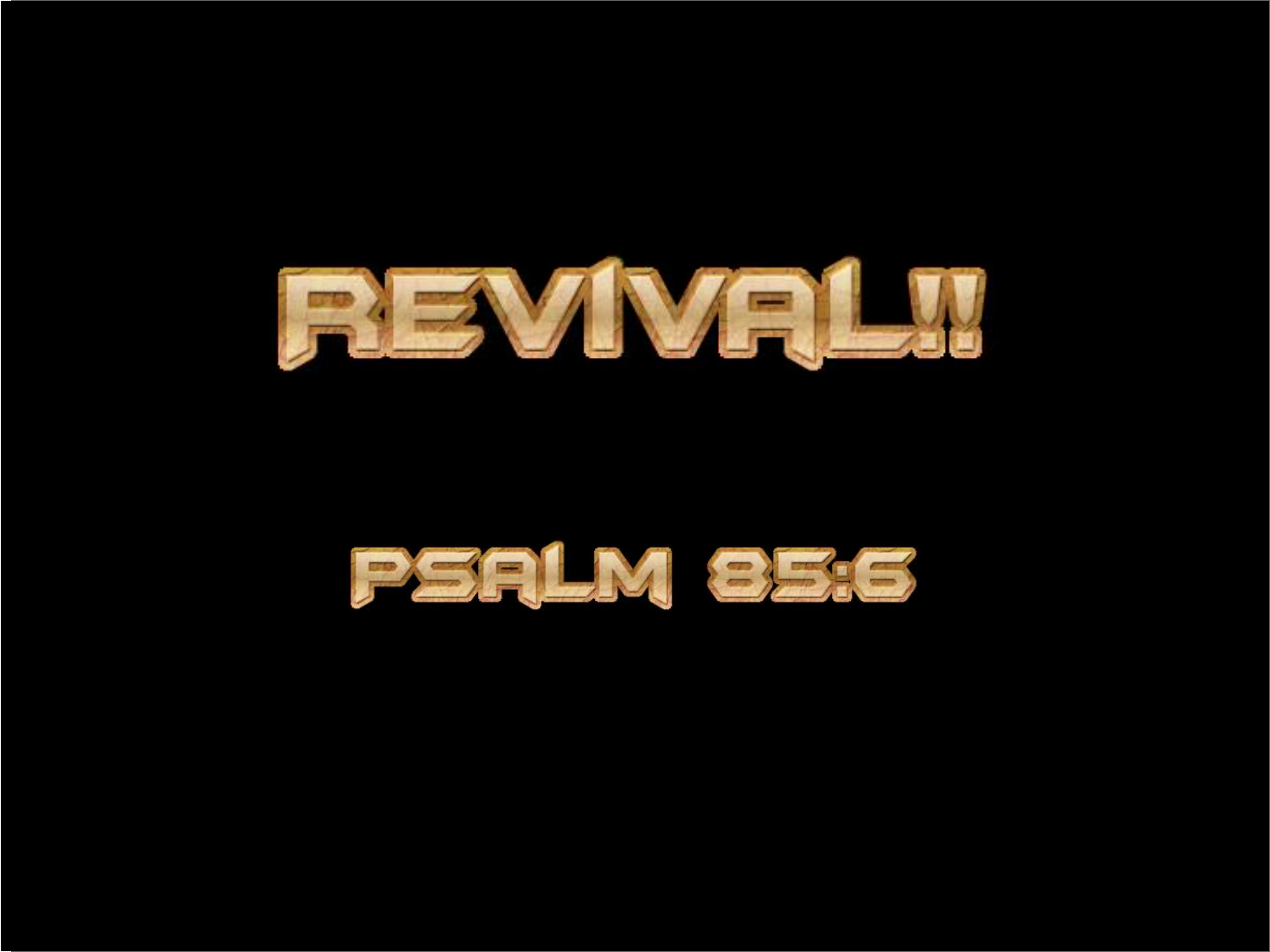#### **Psalm 85:6 Wilt thou not revive us again: that thy people may rejoice in thee?**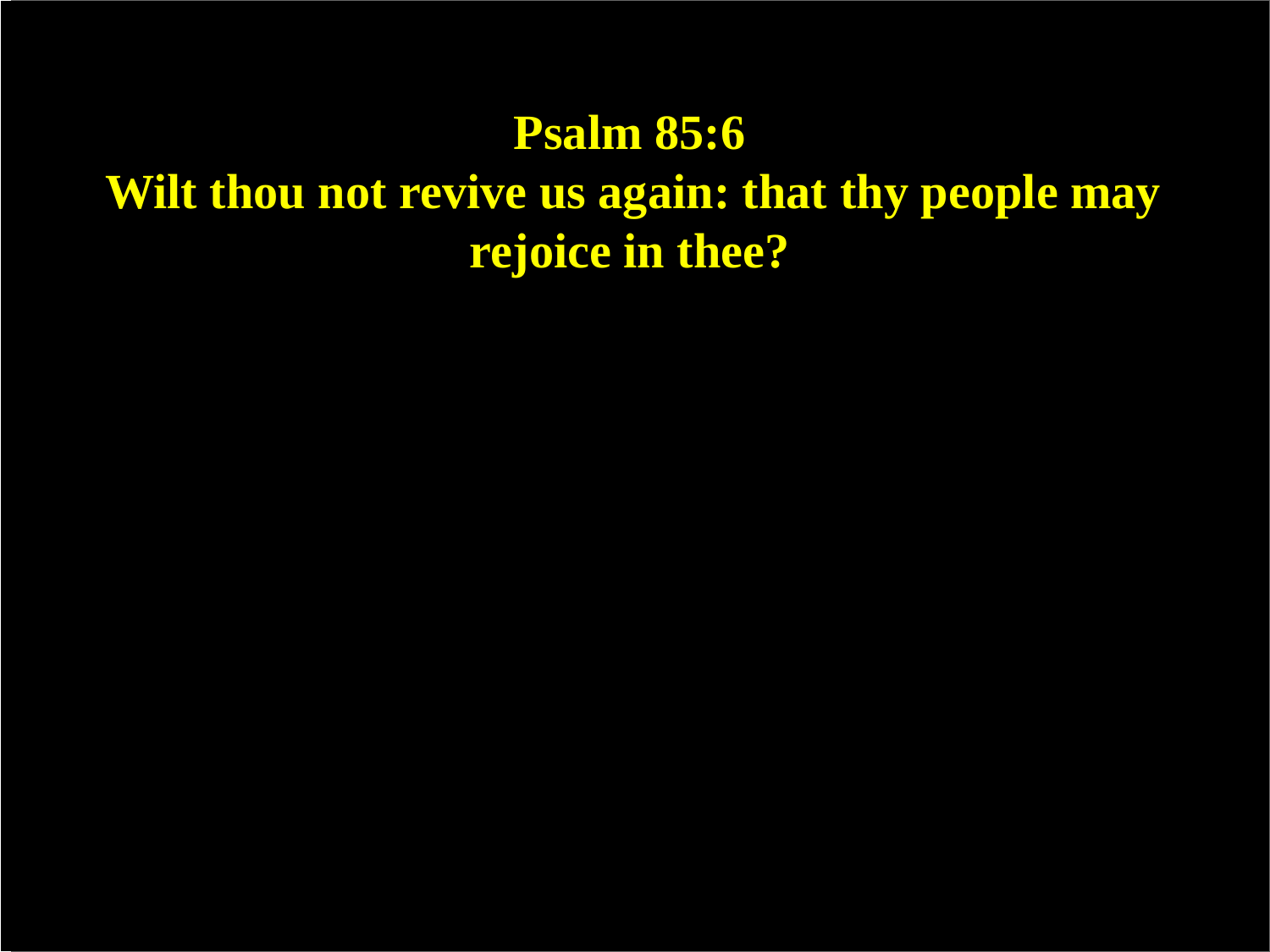### **Introduction**

#### **A. What is revival?**

- **1. "Revival is God at work, restoring his church to health." - Walter Boldt**
- **2. A healthy church is a soul-winning church Revelation 2:4-5**
- **4 Nevertheless I have somewhat against thee, because thou hast left thy first love.**
- **5 Remember therefore from whence thou art fallen, and repent, and do the first works; or else I will come unto thee quickly, and will remove thy candlestick out of his place, except thou repent.**
- **B. The scope of revival**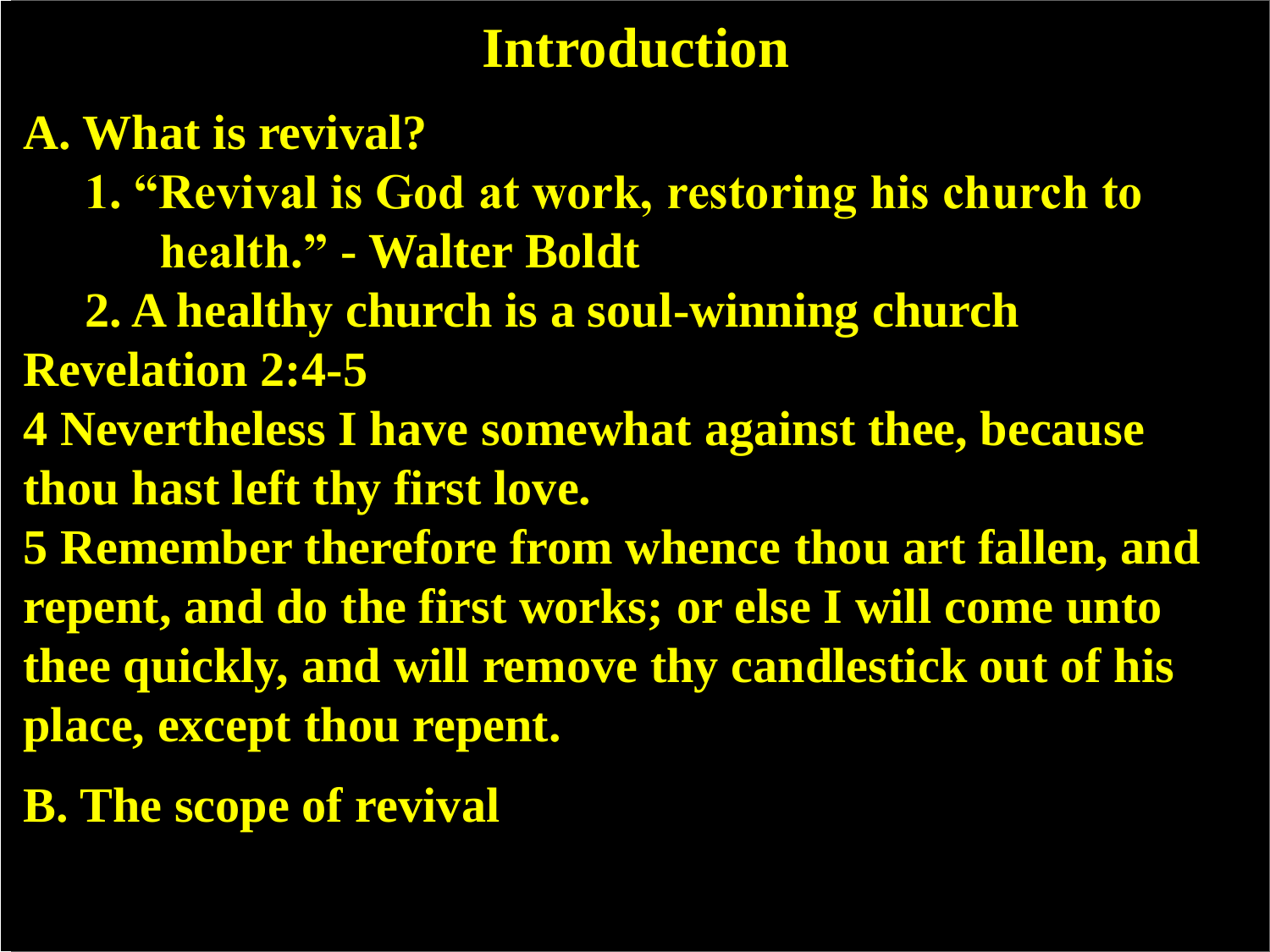### **I. It Is Right To Pray For Revival**

**"Wilt thou revive us again"**

- **A. "Every great work of God can be traced to a kneeling figure." - D. L. Moody**
- **2 Chronicles 7:14**
- **If my people, which are called by my name, shall humble themselves, and pray, and seek my face, and turn from their wicked ways; then will I hear from heaven, and will forgive their sin, and will heal their land.**
- **B. Prayer brings the power of God Acts 4:31**
- **And when they had prayed, the place was shaken where they were assembled together; and they were all filled with the Holy Ghost, and they spake the word of God with boldness.**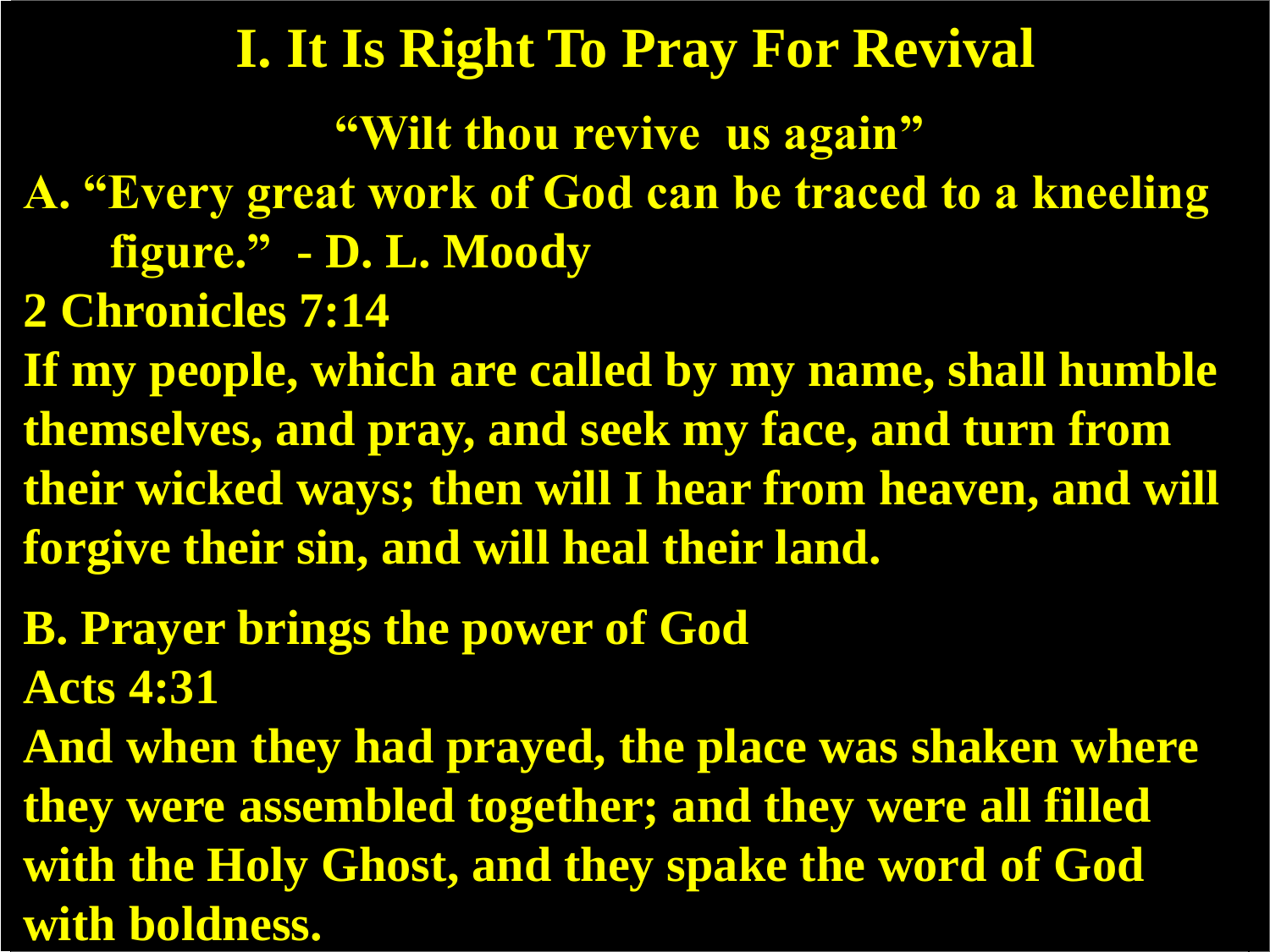**I. It Is Right To Pray For Revival**

# **What are you doing about prayer for revival?**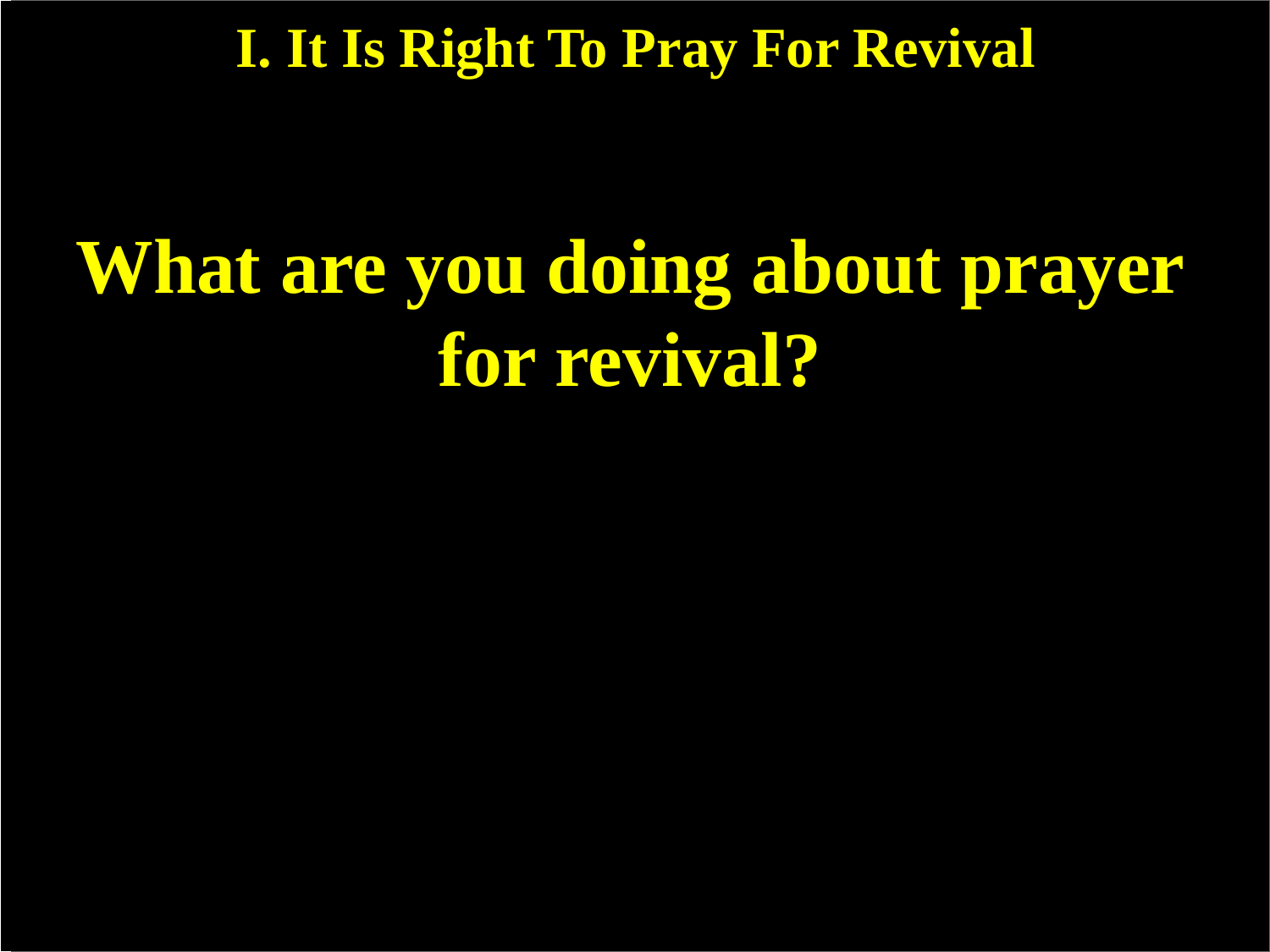## **Hosea 6:1-3 II. It Is Right To Expect Revival**

- **1 Come, and let us return unto the LORD: for he hath torn, and he will heal us; he hath smitten, and he will bind us up.**
- **2 After two days will he revive us: in the third day he will raise us up, and we shall live in his sight.**
- **3 Then shall we know, if we follow on to know the LORD: his going forth is prepared as the morning; and he shall come unto us as the rain, as the latter and former rain unto the earth.**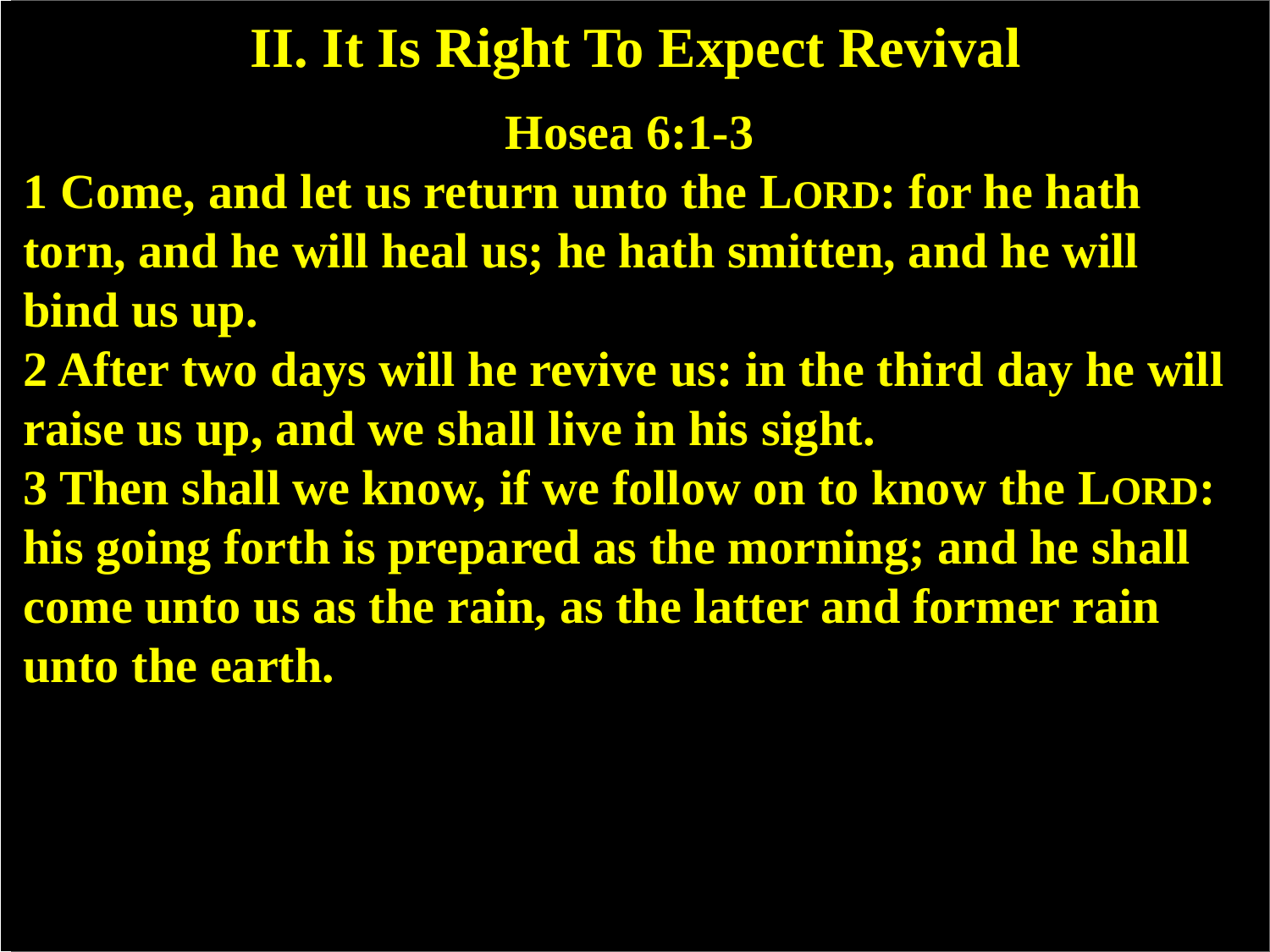- **A. When there is repentance**
- **Jonah 3:5**
- **So the people of Nineveh believed God, and proclaimed a**
- **fast, and put on sackcloth, from the greatest of them even to the least of them.**
- **Jonah 3;10**
- **And God saw their works, that they turned from their evil way; and God repented of the evil, that he had said that he would do unto them; and he did it not.**
- **James 5:16**
- **Confess your faults one to another, and pray one for another, that ye may be healed. The effectual fervent prayer of a righteous man availeth much.**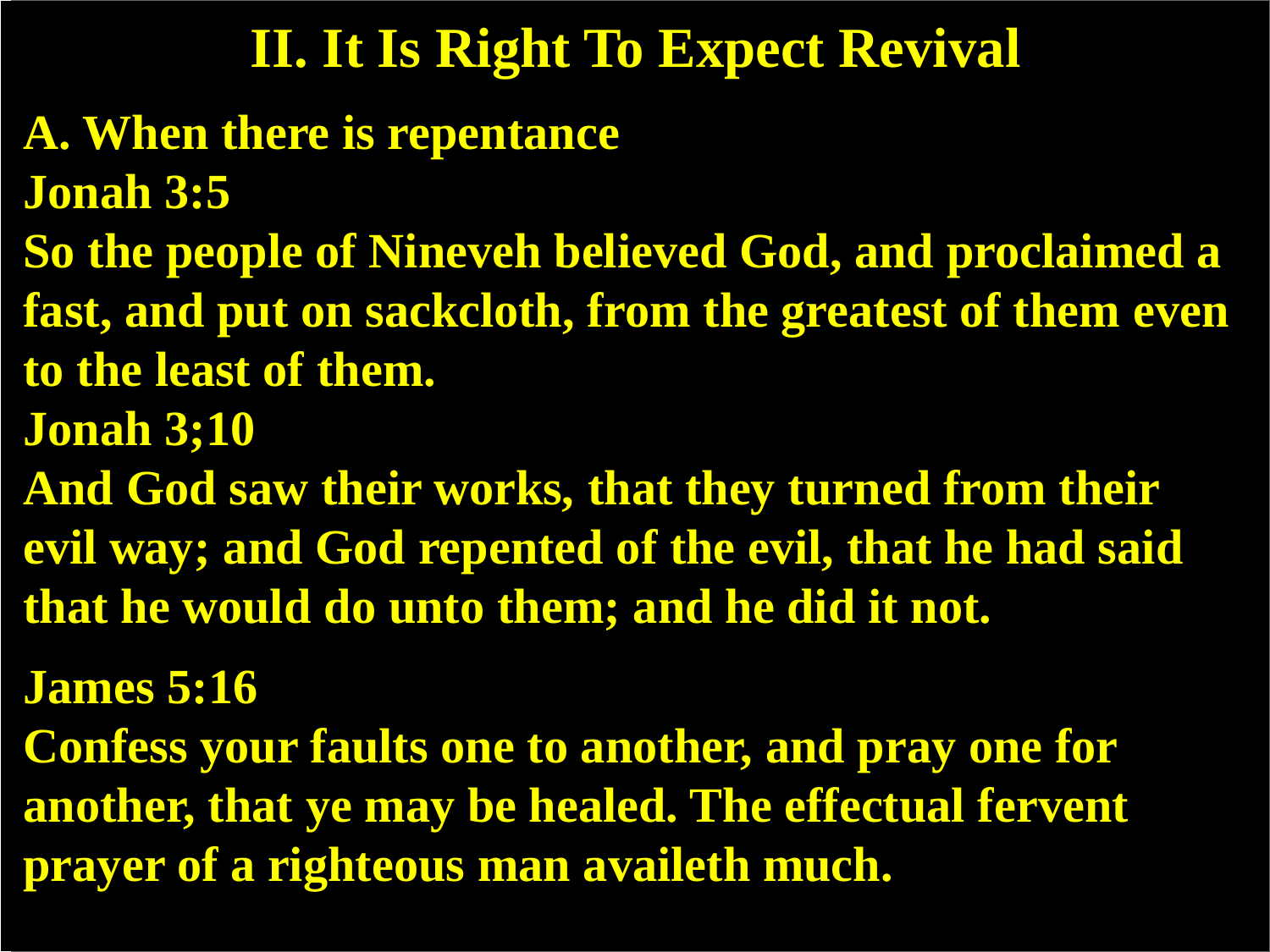**B. When there is faith 1. A call Romans 12:11 Not slothful in business; fervent in spirit; serving the Lord; 2. A commitment Acts 5:29 Then Peter and the other apostles answered and said, We ought to obey God rather than men. Acts 17:6 And when they found them not, they drew Jason and certain brethren unto the rulers of the city, crying, These that have turned the world upside down are come hither also; II. It Is Right To Expect Revival**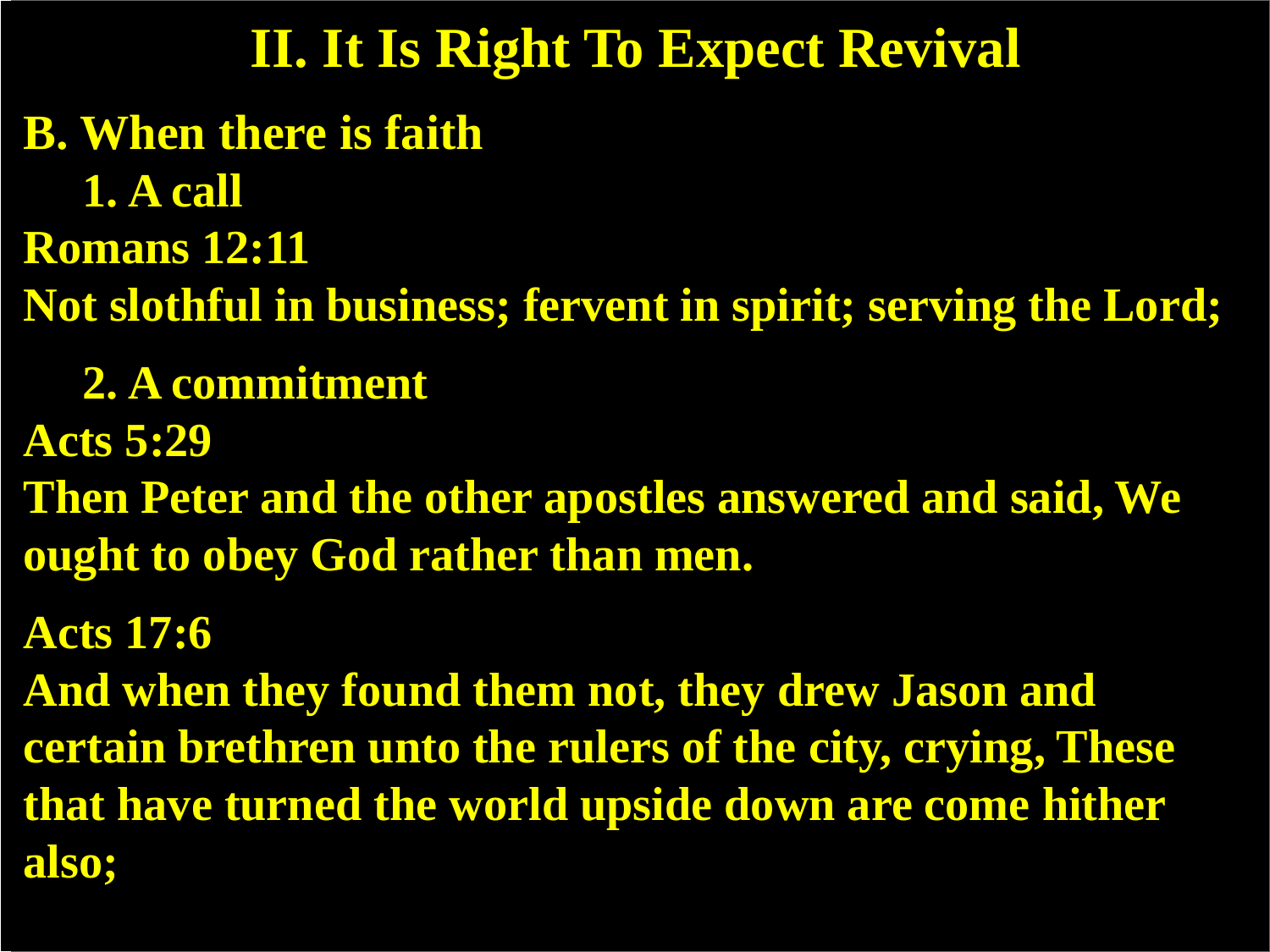### **C. But they do not believe God will bring revival today**

- **1. They misunderstand prophecy**
- **2 Peter 3:17**
- **Ye therefore, beloved, seeing ye know these things before, beware lest ye also, being led away with the error of the wicked, fall from your own stedfastness.**

### **2. They are unwilling to pay the price of revival Luke 16:13**

**No servant can serve two masters: for either he will hate the one, and love the other; or else he will hold to the one, and despise the other. Ye cannot serve God and mammon.**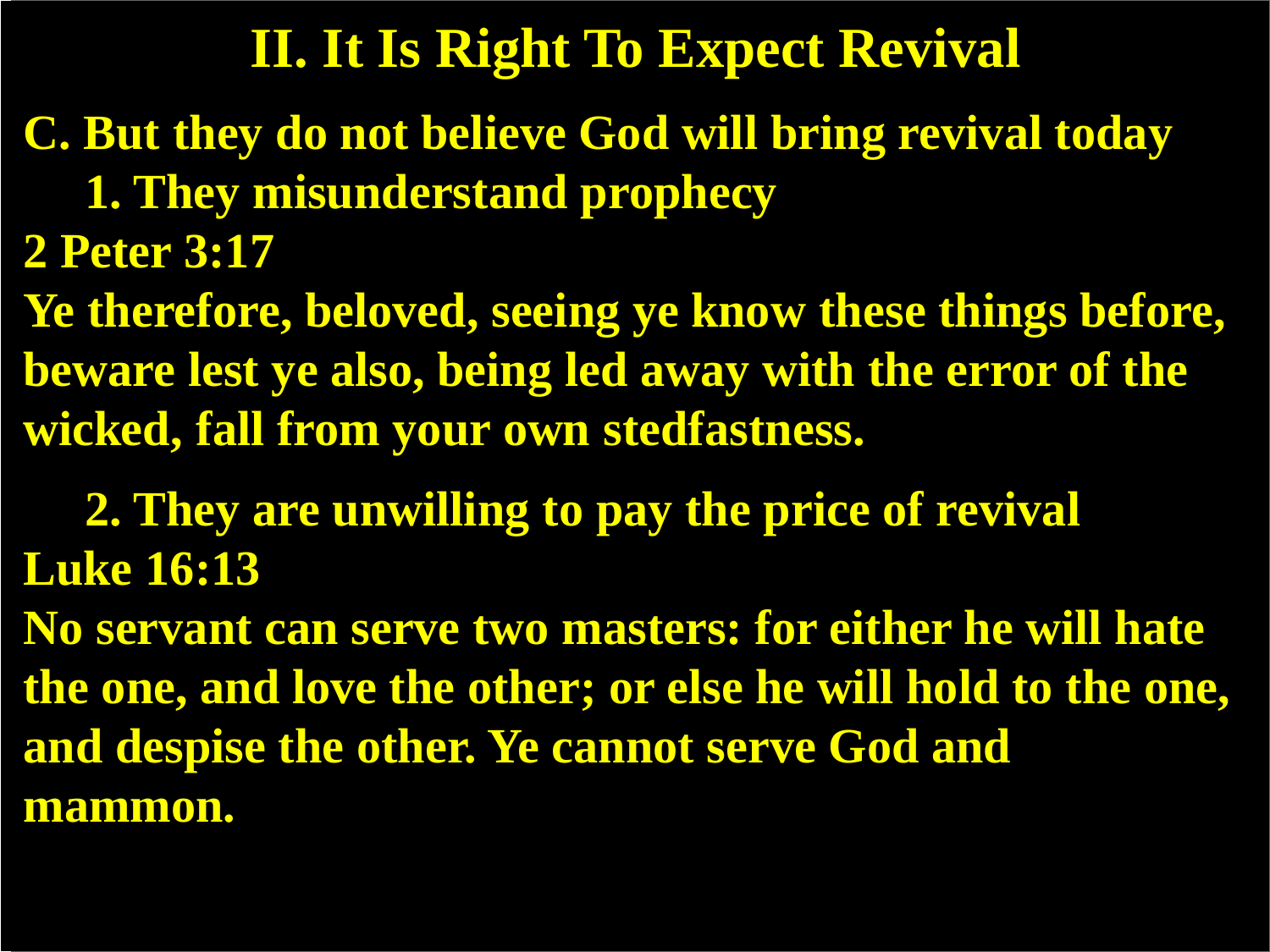- **D. There will always be defeatist voices 2 Corinthians 7:5**
- **For, when we were come into Macedonia, our flesh had**
- **no rest, but we were troubled on every side; without were fightings, within were fears.**
- **E. But God is unchanged**
- **Malachi 3:6**
- **For I am the Lord, I change not; therefore ye sons of Jacob are not consumed.**
- **Hebrews 13:8**
- **Jesus Christ the same yesterday, and to day, and for ever.**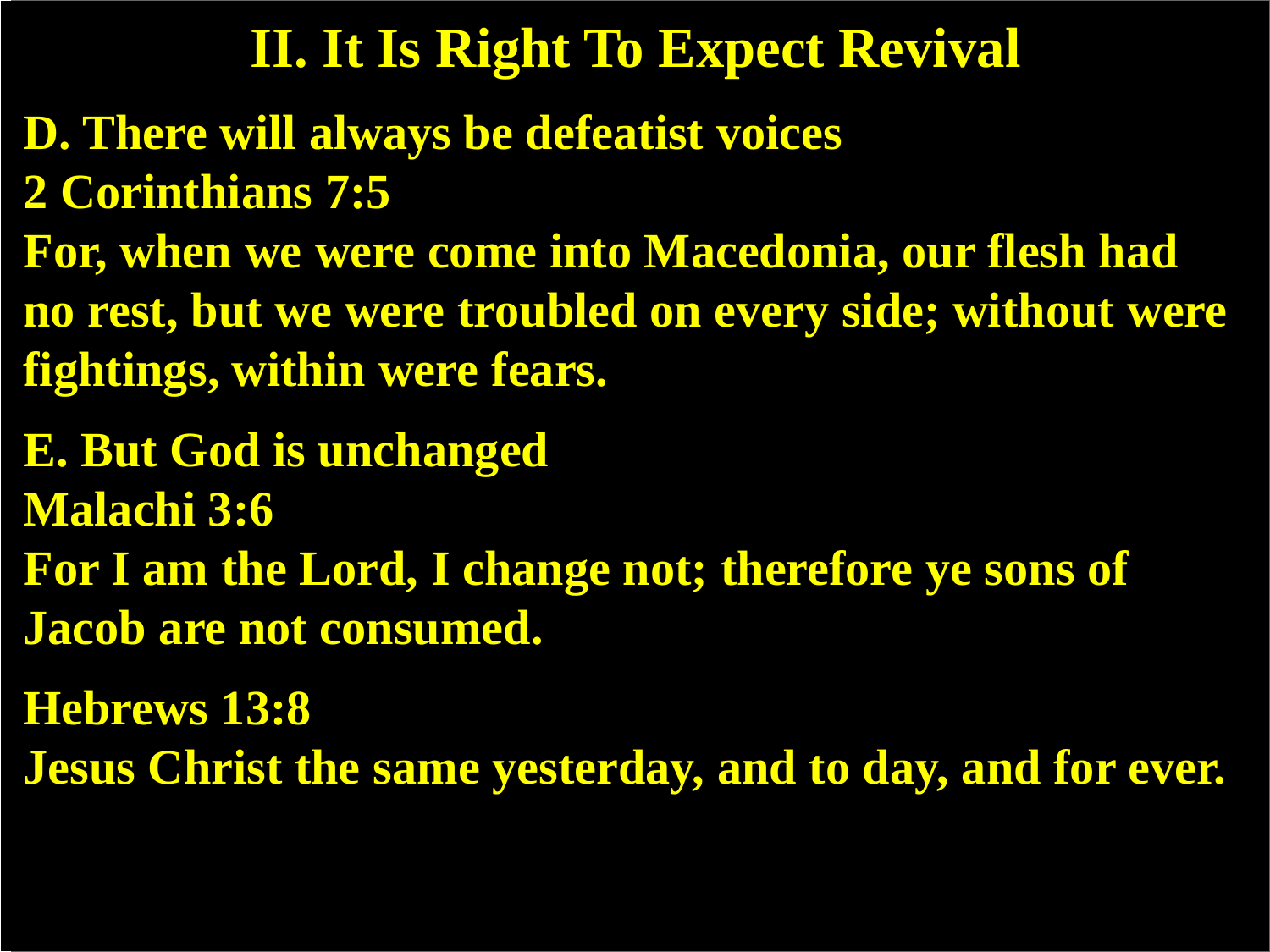## **We can have revival now**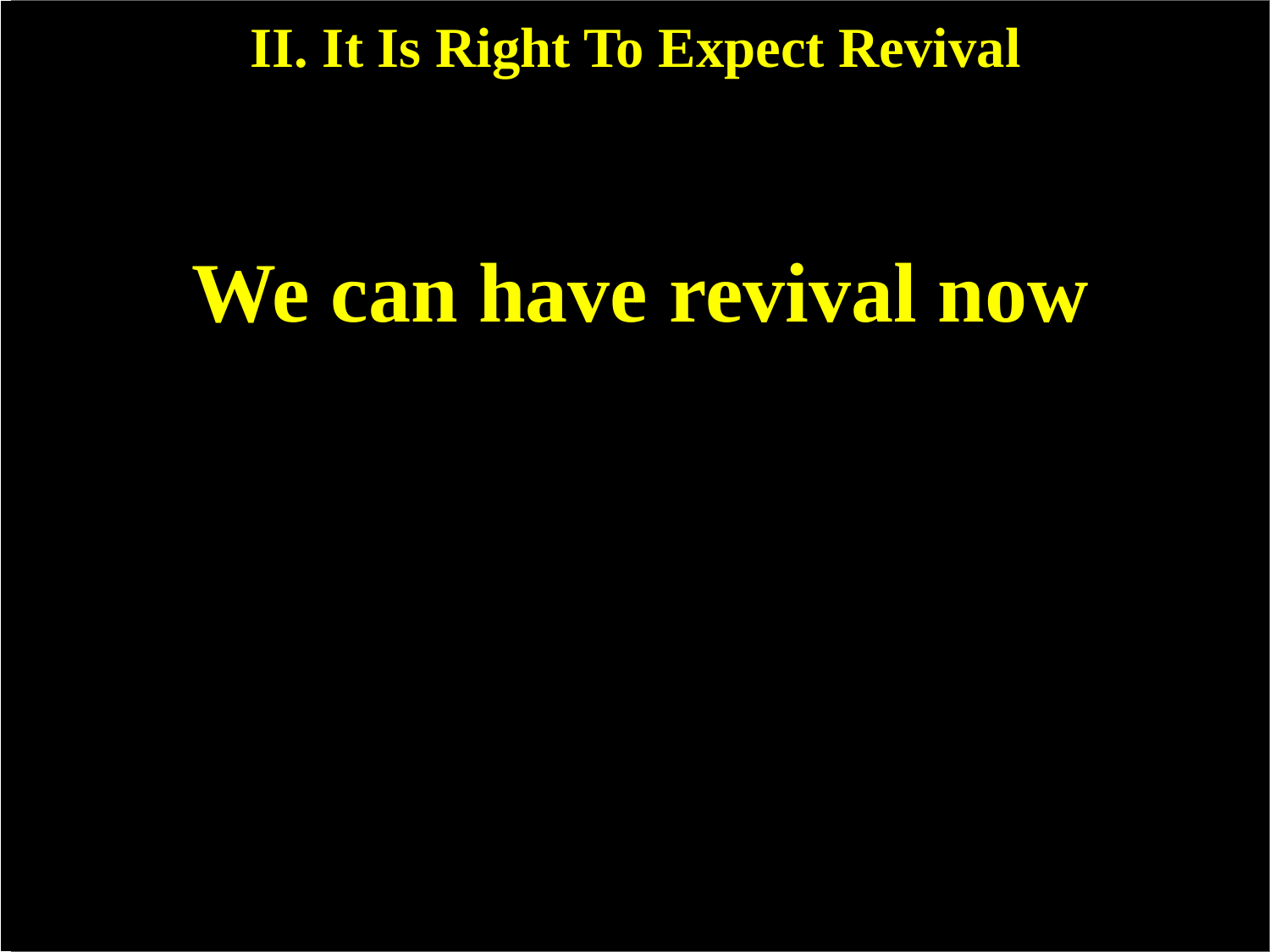### **III. It Is Right To Expect Rejoicing To Result From Revival**

- **A. Revival may bring in tears but it proceeds to joy Psalm 126:5-6**
- **5 They that sow in tears shall reap in joy.**
- **6 He that goeth forth and weepeth, bearing precious seed, shall doubtless come again with rejoicing, bringing his sheaves with him.**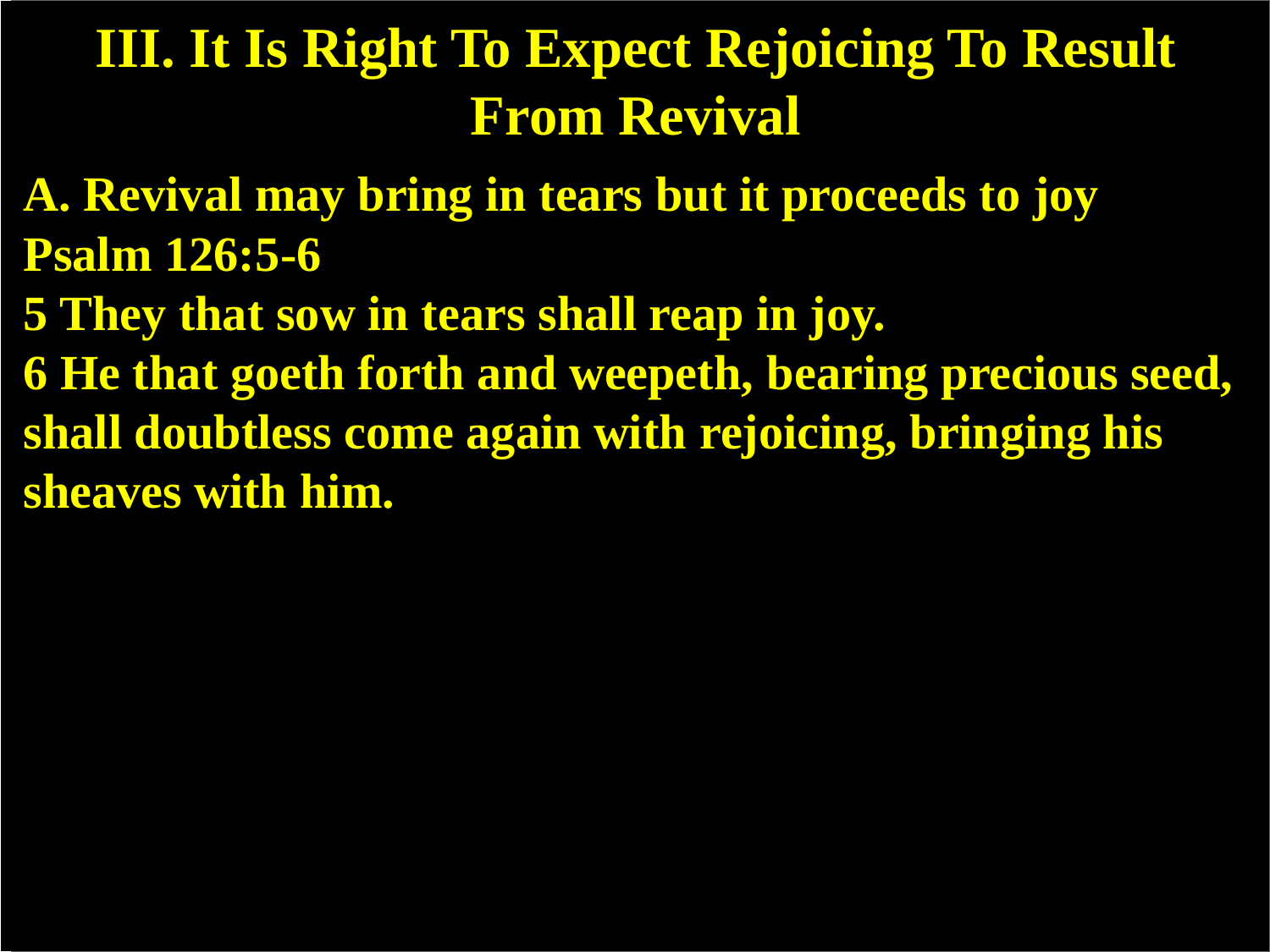### **III. It Is Right To Expect Rejoicing To Result From Revival**

- **B. The Christian constantly grieving over past sins does not understand the grace of God and needs revival**
- **Philippians 3:13**
- **Brethren, I count not myself to have apprehended: but this one thing I do, forgetting those things which are behind, and reaching forth unto those things which are before,**
- **C. Revival and rejoicing go hand in hand**